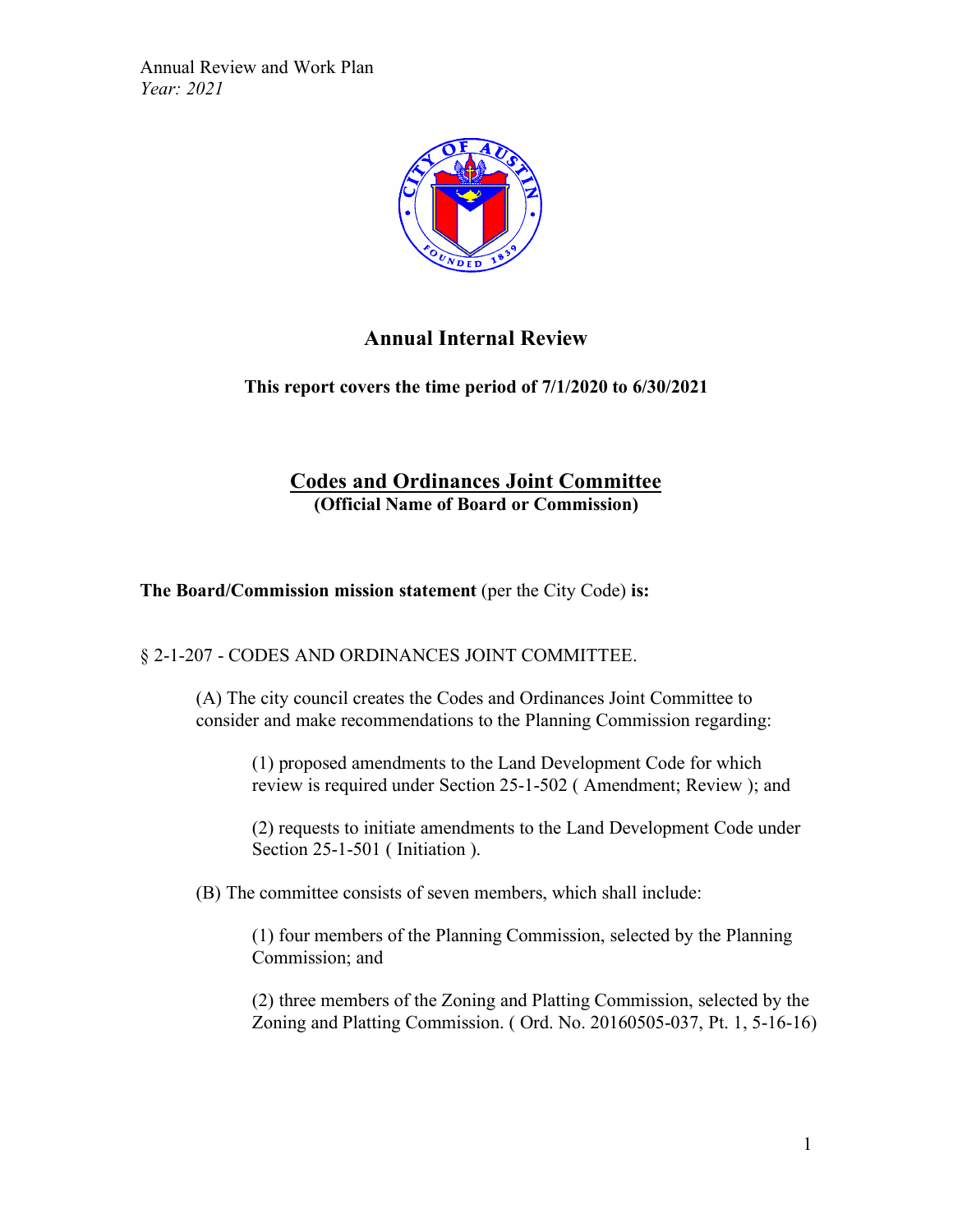1. **Describe the board's actions supporting their mission during the previous calendar year. Address all elements of the board's mission statement as provided in the relevant sections of the City Code.** 

*(Reference all reports, recommendations, letters or resolutions presented to the City Council on mission-specific issues. If some of the elements of the mission statement were not acted on by the board in the past year, the report should explain why no action was taken.)*

As required by the City Code, the Codes and Ordinances Joint Committee considered and made recommendations on the following amendments to the Land Development Code:

## **2020 – Recommended Initiation to full PC**

**None.**

## **2020 – Recommended to full PC**

**Street Impact Fee.** Discuss and consider an ordinance amending Title 25 of the City Code related to establishing a street impact fee. City Staff: Liane Miller, Austin Transportation, (512) 974-7922, Liane.Miller@austintexas.gov; (Discussion and/or Possible Action).

**Platting Exceptions.** Discuss and consider an amendment to Chapter 25-4 (Subdivision) to allow a parcel of land that has obtained a minimum lot width variance from the Board of Adjustment to satisfy the minimum frontage requirement for a platting exception under Section 25-4-2. City Staff: Christopher Johnson, Development Services (512) 974-2769, christopher.johnson@austintexas.gov (Discussion and/or possible action).

## **2021 – Recommended Initiation to full PC**

**None.**

## **2021 – Recommended to full PC**

**University Neighborhood Overlay (UNO) District Sign Regulations.** Discuss and consider an amendment to City Code Title 25 relating to sign regulations in the University Neighborhood Overlay (UNO) District. City Staff: Jerry Rusthoven, Housing and Planning Department (512) 974-3207, jerry.rusthoven@austintexas.gov (Discussion and/or possible action).